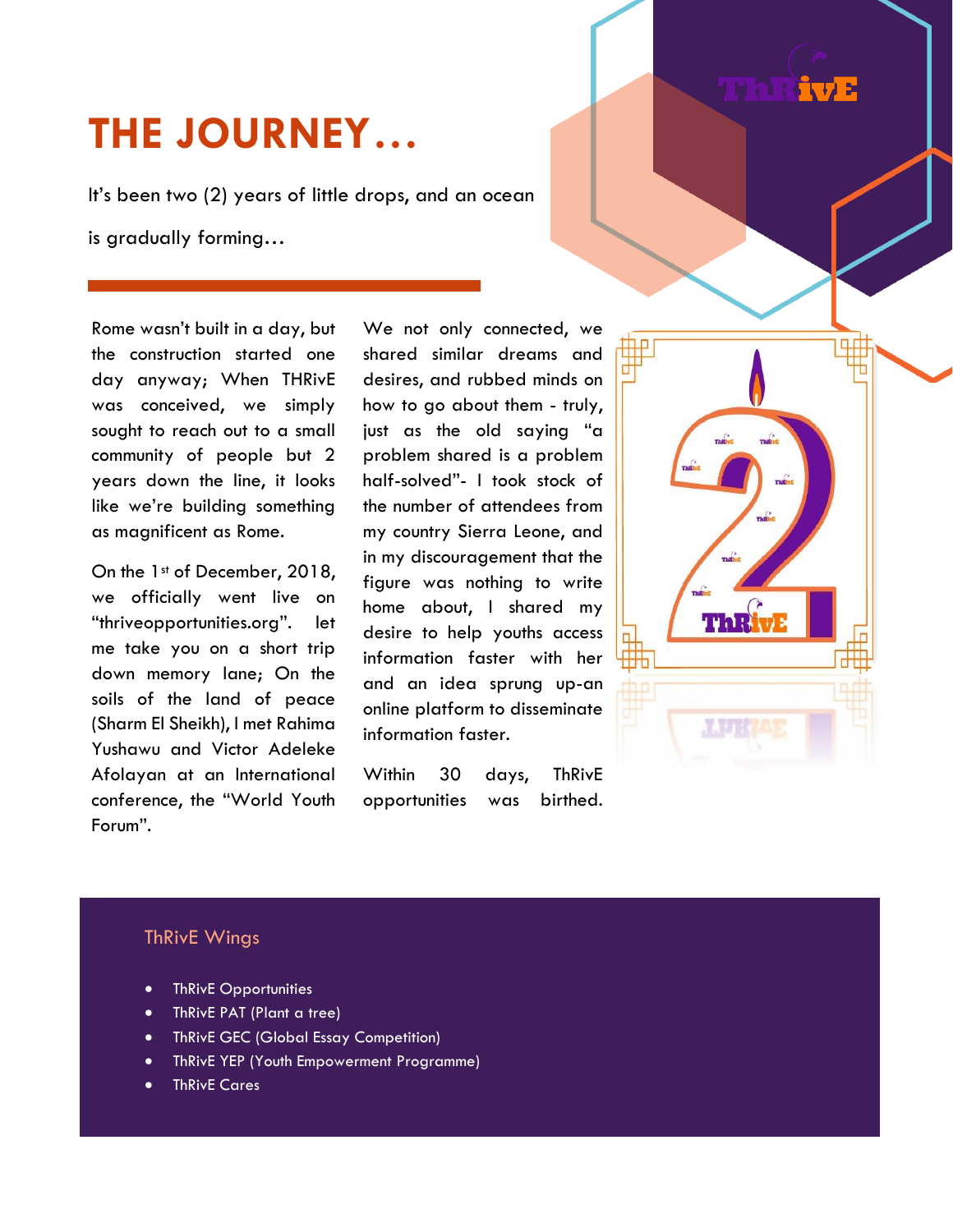We had a firm belief that Us helping to light the candles of others won't blow ours out. Hence, irrespective of our imbalances, everyone should get a fair shot at opportunities/avenues to help properly shape them for a successful and impactful life here on earth, leaving every man with a question**: 'am I willing to ThRivE?'**

Our dream of reaching youths of one country, broadened to **encapsulate** larger grounds has warranted the need to collaborate with both organizations and individuals who we believe share in our common goal of "*lighting the* 

## *candles of others won't blow yours out*".

Some relationships have proven fruitful while some have turned out to be yet another wrong turn - just as it is commonly said "behind every great success story lies a million twists and turns". If anything, we have learnt that we can only succeed or learn from unpleasant experiences; either way, we never lose, rather if we fail, we fail forward.



*"Lighting the candle of others won't blow yours out."*

# **In the past two years, we have accomplished some huge feats, some of which include:**

- o **Mental Health Dialogue in collaboration with the Global Institute of Emotional Health & Wellness**
- o **Poetry contest: Partnership with Craving 4 development and Glowing Embers Network in commemoration of Mental Health Awareness Month.**
- o **12 country ambassadors around Africa (Cameroon, Ghana, Kenya, Madagascar, Malawi, Nigeria, Sierra Leone, Somalia, South Africa, Sudan, Zambia, Zimbabwe)**
- o **143,024 website - site sessions, 07m 15s on average per session (7,143 in the last 30 days)**
- o **178,576 website post views (9, 713 in the last 30days)**
- o **6,500 interactions on Facebook**

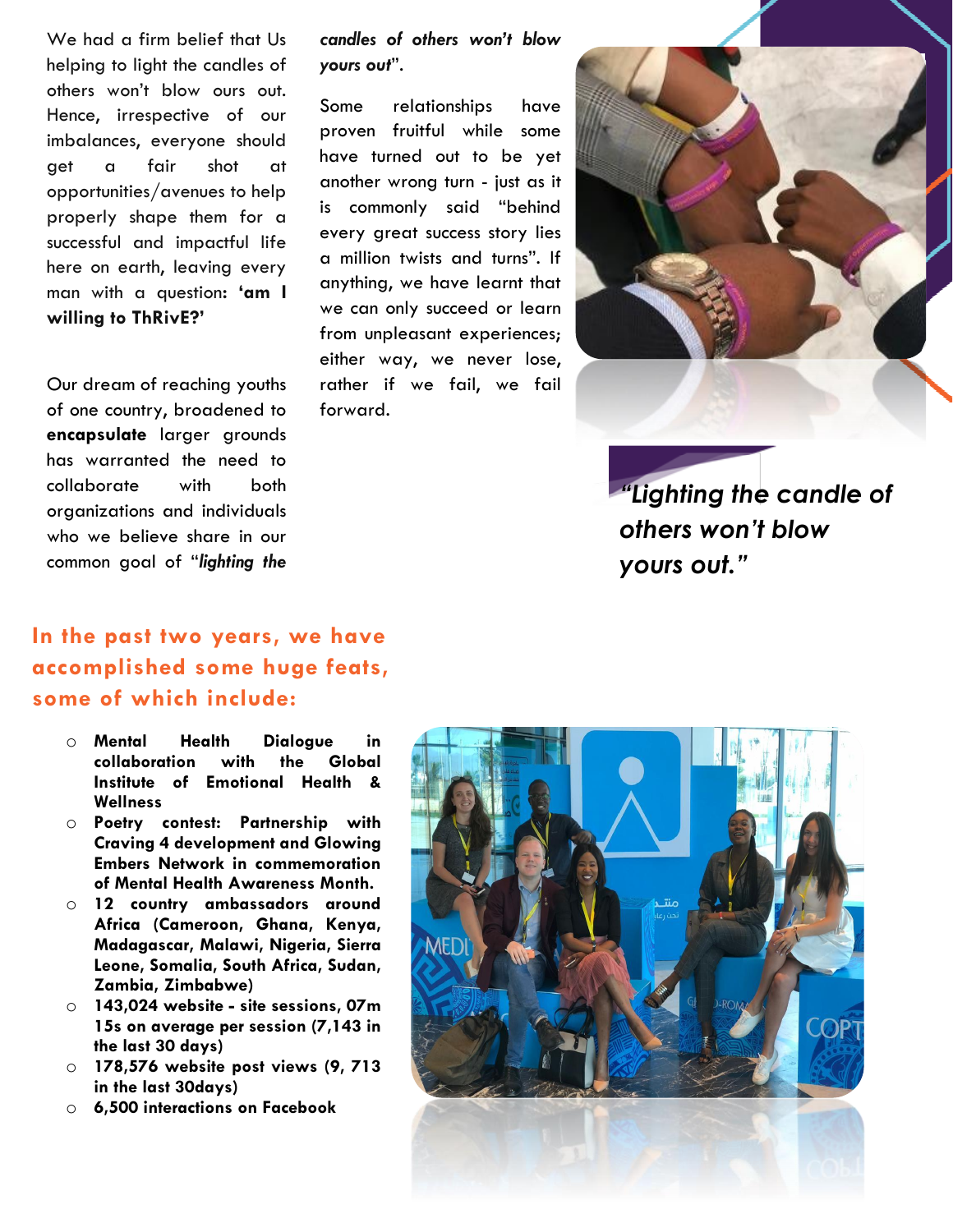## **Mental Health Awareness**



### *What to expect from us in the third year.*

We set a goal for our first year, which was to establish a framework for opportunities sharing. For our second year, as much as we desired conquering further grounds, we committed to further consolidating a solid ground for our opportunities wing in a bid to provide us the necessary platform to focus renewed efforts on other dreams we had from the start, which by our evaluation, has been very successful.



#### As we celebrate our second year anniversary and look forward to the third, we seek to:

- o Establish a functional mental Health support wing.
- o Seek to add our voice and support to the ongoing works on Climate Change.
- o Establish a functional mental Health support wing.
- o Seek to add our voice and support to the ongoing works on Climate Change.
- o Support/Establish frameworks that help to provide basic amenities and enlightenment avenues at the grassroots.
- o Establish a good system within our organization that deals with education in the area of energizing the minds of young children on the need for inclusion in contributing their own quota to the development of African and the world at large.
- o Actively engage and lend our thoughts to governments and players around the world in areas listed above (Education, Climate Change, etc.).